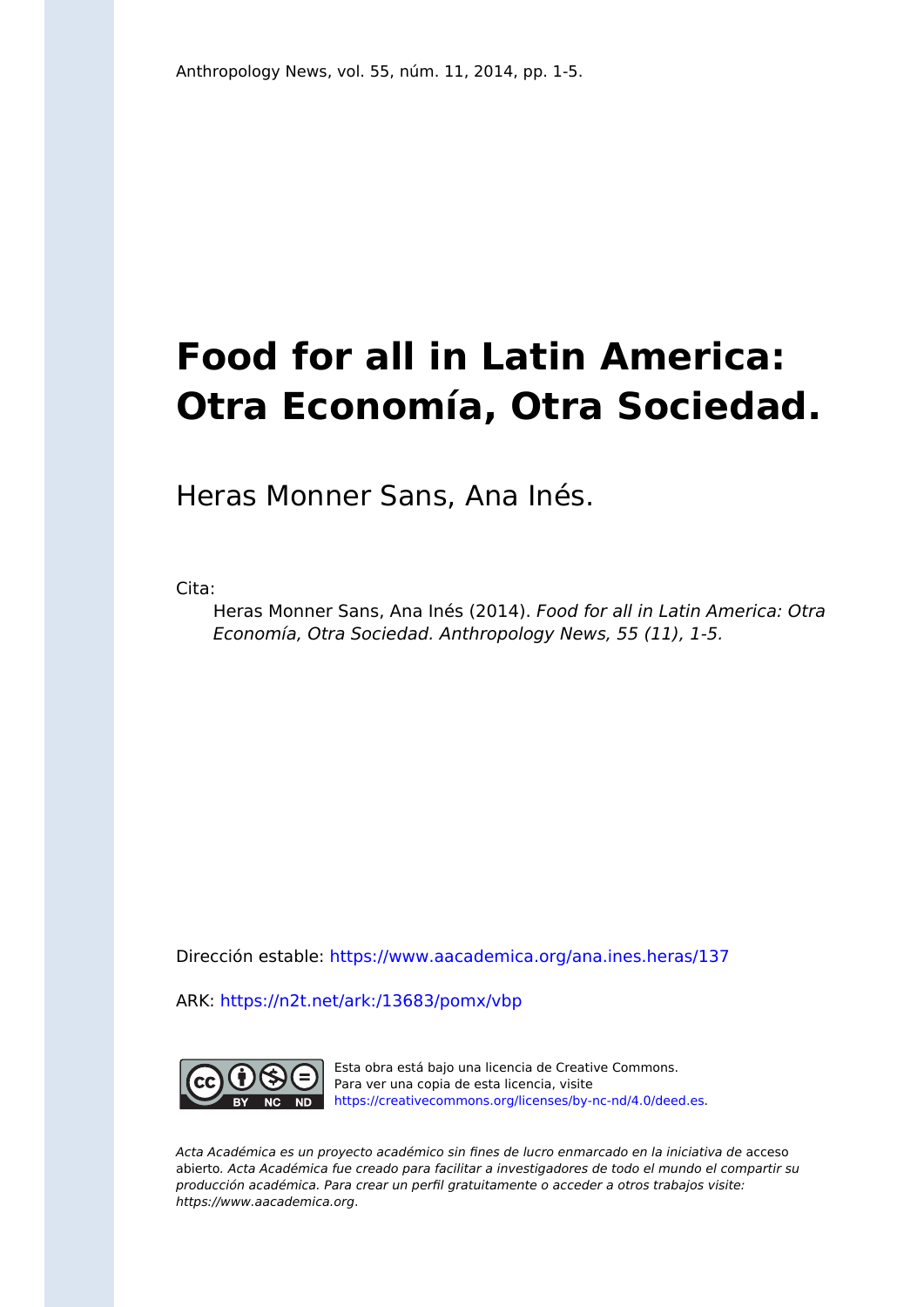## **Food for all in Latin America**

## *Otra Economía Otra Sociedad* Ana Inés Heras

Access to food is critical in several Latin American countries.What have been the self-organized responses to accessing food for all in Latin America? How have some of the governmental administrations responded to these issues? Over the past twenty years, peasants and rural families organized as worldwide coalitions or movements such as Vía Campesina.

Other coalitions, starting in one country or local area, have expanded in their same country or abroad. That has been the case, for example, for the Movimiento Campesino Santiago del Estero and Movimiento Agrario Misionero in Argentina, or for the Movimiento Sin Tierra in Brazil. In turn, these current movements acknowledge their affiliation to older self-organized groups (e.g., ligas agrarias, movimiento campesino, movimiento de pueblos originarios).



Cycle of high external supplies. Slide: courtesy by Dr. G. Tito, Argentina

Central to these coalitions is sovereignty over land and food defined as "to control the mechanisms and policies of food production and distribution rather than having the corporations and market institutions" do so. This means deciding where is food produced and for whom, with what purposes (satisfying local popular needs or exporting goods), and in which ways (e.g. organically grown or chemically supported).

The food sovereignty orientation has been contesting large scale, agro-oriented business. For example, in Argentina, there is a tension between owners of large soya fields and owners of small, family or community, cultivated portions of land. This tension has changed in the last 10 years, in such ways that important groups of people have been forced to move from their land and reestablish elsewhere (i.e., in large cities where they become detached from their ways of doing things, engrossing the list of so called resource-less people and starting to then be labeled as poor).

Food sovereignty is a multi-factor oriented struggle since it involves discussing the right over land and water, and it implies a debate over what cultural patterns are to be recognized as valid.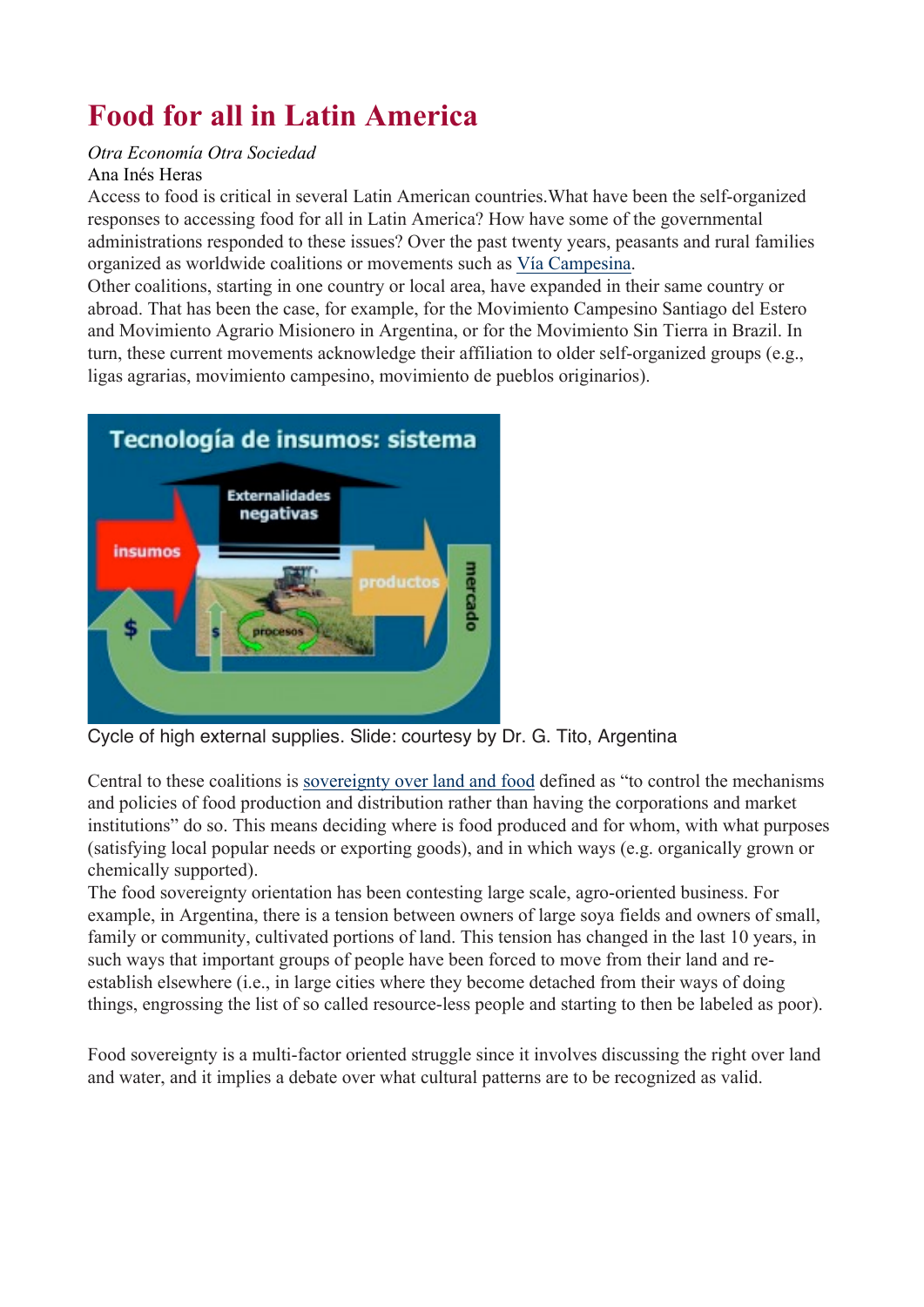

Agro Ecological Community Access to Food. Slide: Courtesy by Dr. G. Tito, Argentina

Large portions of land, exploited by agro-business, conform what it is known as the cycle of high external supplies: land becomes a profitable good, chemicals are needed to increase production, and what is cultivated is an exchangeable produce —not food for people. Additionally, these business are involved in the stock market, participating highly of a speculative way of conducting the economy.

In as much as community agricultural orientations involve a way of living and of relating to the environment, they become a cultural pattern that collides with agro-business interests. Anthropologists have agreed on identifying that eating and food habits are not only a question of biological need but are part and parcel of socio-cultural orientations. Thus, what we eat, how we eat it, when we eat it, with whom and why are all issues that conform our eating habits. Of course, and importantly, eating is determined by having access to food.

Access to food by low income, rural and urban populations has been pushed at the center of public policy in several Latin American countries by peasants struggle.

## **Pro Huerta and Latin America: expanding over time and space**



Photo courtesy by P. Olivieri.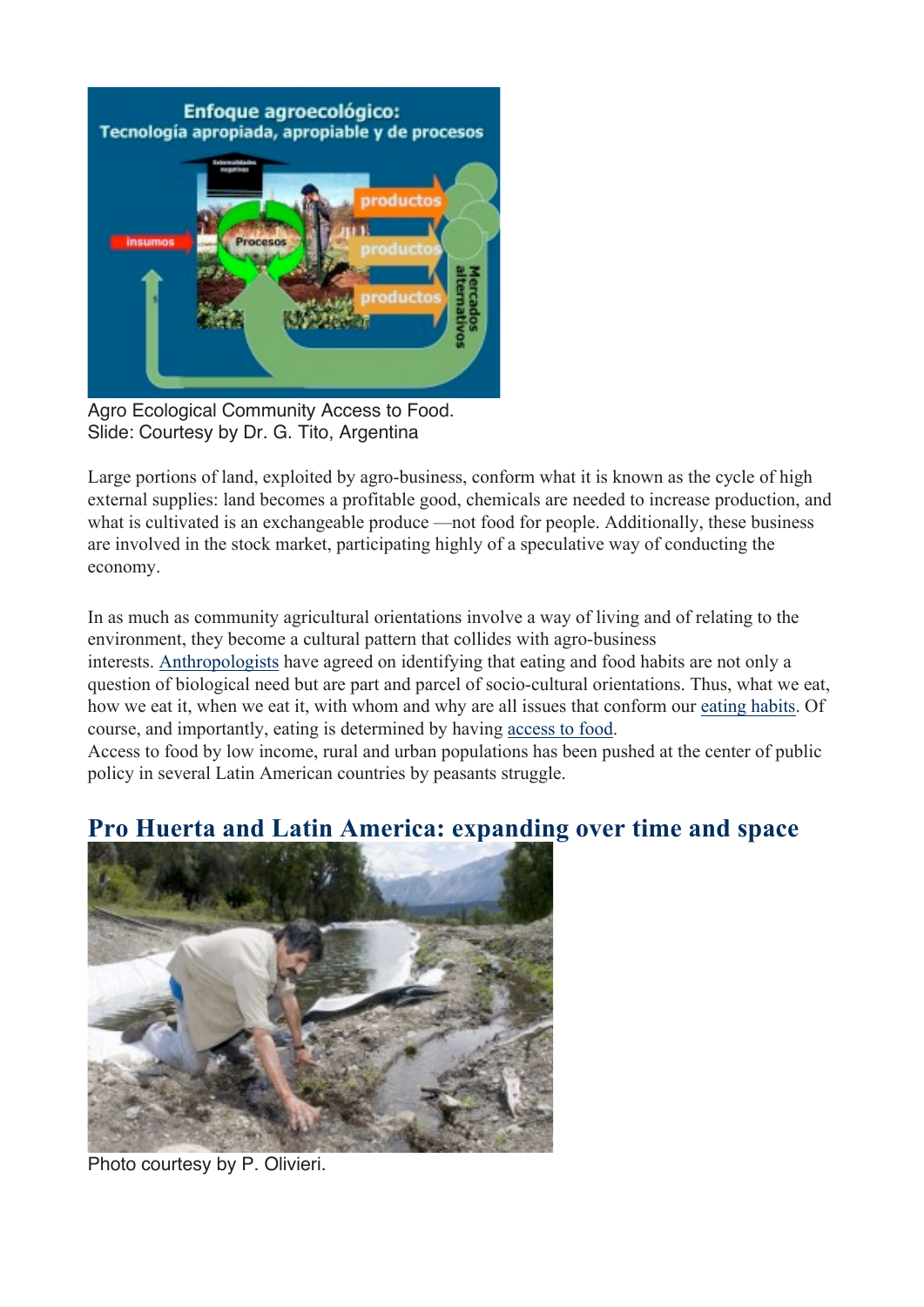Pro Huerta is an initiative regarding access to food based on family and community ways of doing things. Originally designed in Argentina around 1988 by the state, this program started as nationalstate policy in 1990. Worth acknowledging is that it sustained its efforts throughout the nineties and into the XXI century, which means that it is a state-supported program that made it through administrations of different political orientations. This has been achieved by community organizing, small rural and urban community efforts, and by a long-term negotiation between different political participants (e.g., public servants, volunteers, organized participants, foreign cooperation agencies).

In Argentina, Pro Huerta is currently feeding 3 million people. There are 700 state hired professionals who in turn work with 30,000 volunteers, who reach the 650,000 vegetable gardens across the country.



Photo courtesy by P. Olivieri. 25% of these gardens also sustain small farms. According to the program's statistics, self-managed, small community and family organized gardens and farms are located in schools, hospitals, communal lands, family gardens, jails, mental-health institutions, special education centers, and elder's housing projects.

The program's philosophy is based on 3 key issues:

- Participants have to learn to grow a garden or take care of a farm, or else, if they already know how to do it, they are invited to share their knowledge.
- Gardens and farms follow an agro-ecological orientation.
- Sharing and inventing creative ways of doing things (e.g., of recycling, or planting and harvesting) is also part of the program´s activities. Participants disseminate what they create by communication channels supported by the program (e.g., web site, Manuals, radio or TV short educational programs).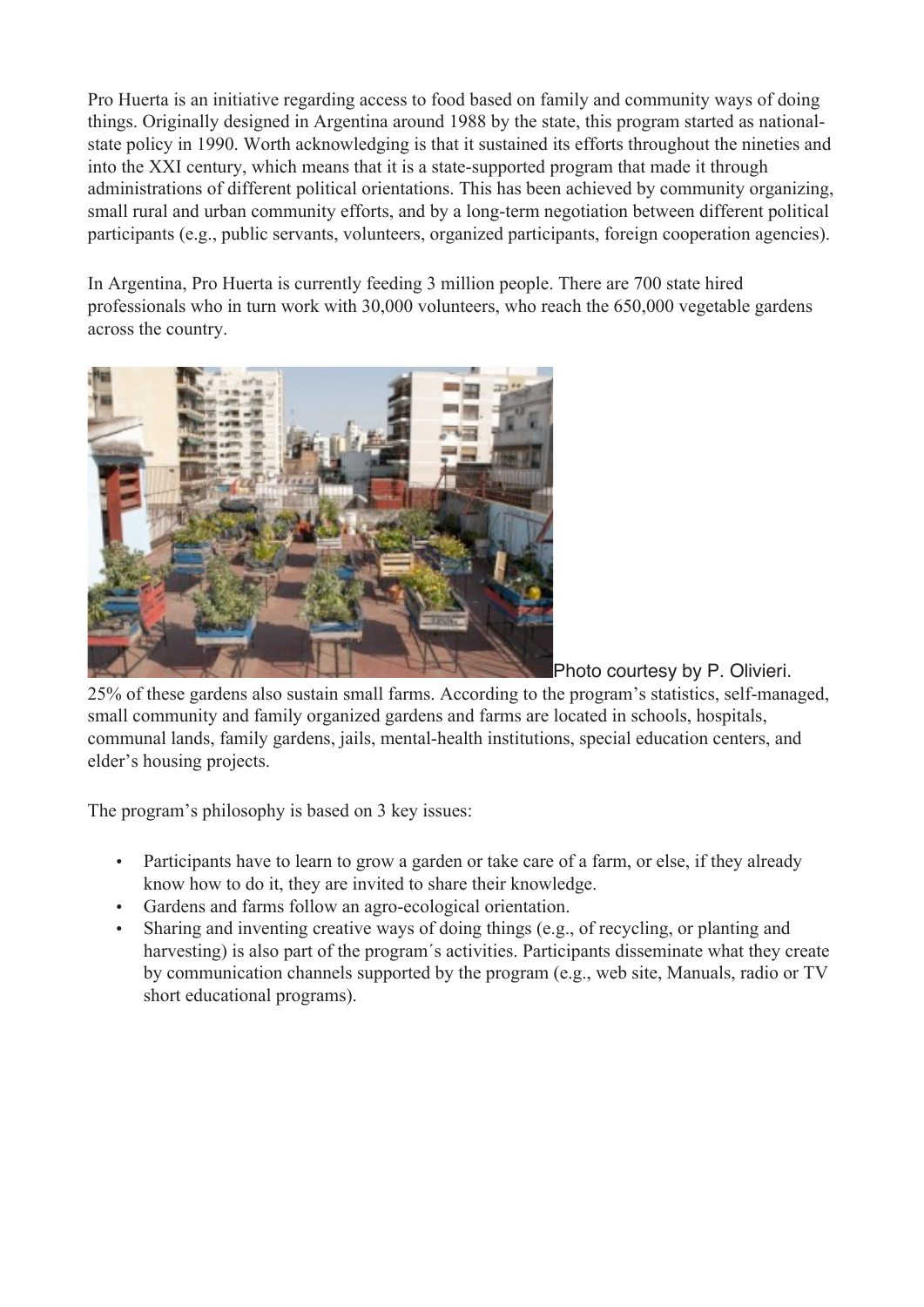

Photo courtesy by P. Olivieri.

Over the past 7 years Pro Huerta has been sharing their model with Latin America by conducting workshops and seminars supported by JICA.

The participating countries are Haiti, Dominicana, Venezuela, Paraguay, Bolivia, Peru, Chile, Uruguay, Ecuador, Colombia, Mexico, Costa Rica, Honduras, and Cuba. Out of this learning experience several countries have started their own programs. For example, in Nicaragua the Healthy Courtyard Solidarity Program is housed in the Community, Cooperative Family Economy Ministry, reaching 22,000 families. In Haiti the Argentine Horizontal Cooperation Fund, ProHuerta and the Canadian International Development Agency have cooperated to support the design and implementation of the ProHuerta Haiti, which reaches 140,000 people today.



Photo courtesy by P. Olivieri.

It has been found that these initiatives fulfill several different needs: access to a balanced diet, collaboration across people, self-organization strategies, and, very important, a feeling of well being for those who may be struggling with health issues, aging or different educational needs.

*Ana Inés Heras earned her MA and PhD in Education (1995) with a Fulbright Scholarship at UCSB. She also studied History and Physical Education at the undergraduate level in Argentina. She currently studies participants' collective learning processes at autonomous, self-managed*